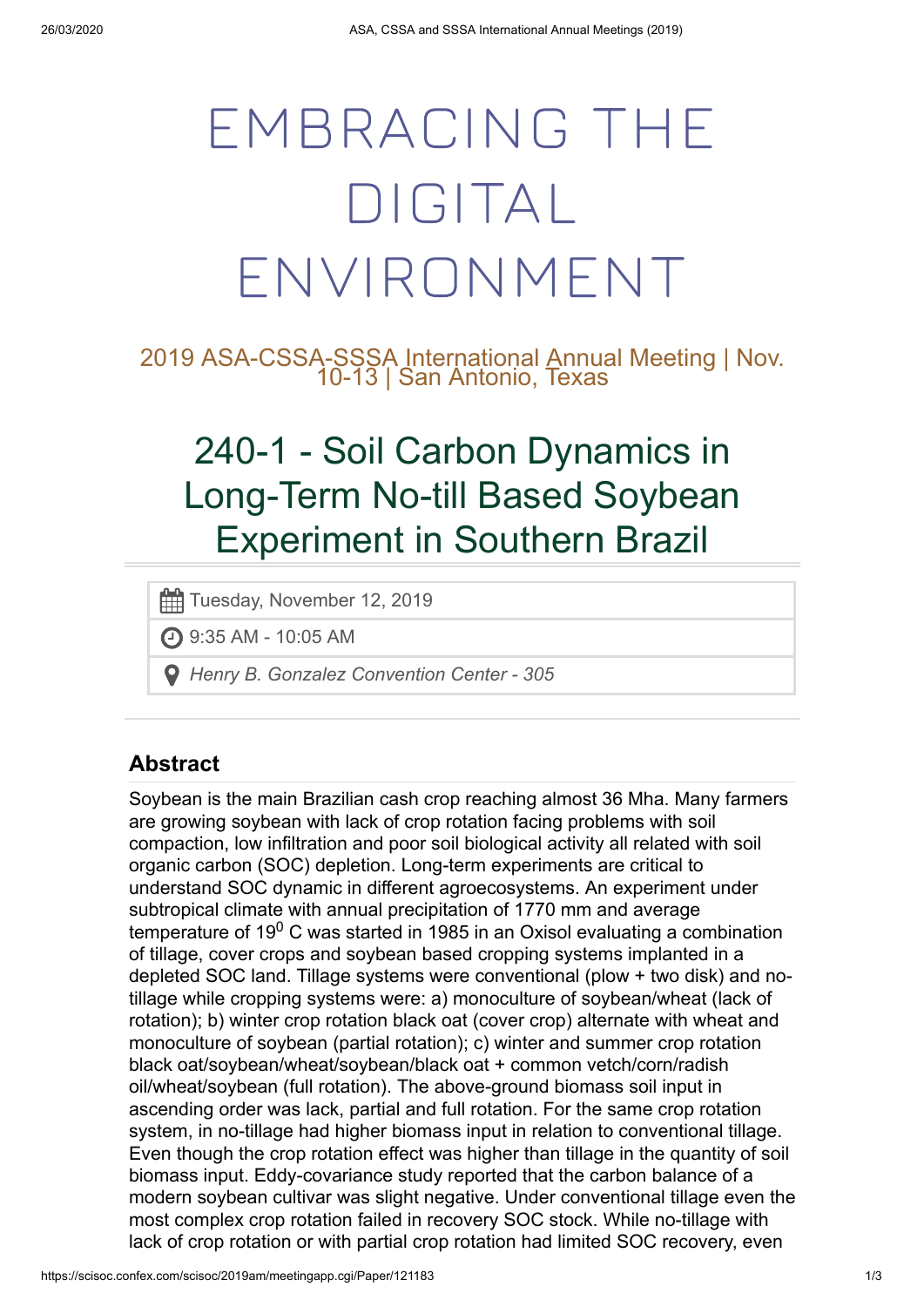after 27 years. The SOC recovery was increased when the soybean frequency decrease and cover crops and corn frequency were increased in cropping system. The SOC recovery was not restricted to shallow soil layer and was extended to up 1 m elapsed almost three decades. Anyone crop system investigated in this long-term experiment show evidence of carbon saturation when a thicker soil layer was considered.

#### **authors**

**[Telmo J. C. Amado](https://scisoc.confex.com/scisoc/2019am/meetingapp.cgi/Person/510797)** Federal University of Santa Maria

[Charles W. Rice](https://scisoc.confex.com/scisoc/2019am/meetingapp.cgi/Person/364860) Kansas State University

[Rodrigo S. Nicoloso](https://scisoc.confex.com/scisoc/2019am/meetingapp.cgi/Person/466911)

Empresa Brasileira de Pesquisa Agropecuária (Embrapa) / Brazilian Agricultural Research Corporation

[Ademir Oliveira Ferreira](https://scisoc.confex.com/scisoc/2019am/meetingapp.cgi/Person/537810) Universidade Federal de Pernambuco

[Jackson Ernani Fiorin](https://scisoc.confex.com/scisoc/2019am/meetingapp.cgi/Person/537811)

Cooperativa Central Gaucha Ltda

#### **Downloads**

Audio File [Download](https://scisoc.confex.com/scisoc/2019am/recordingredirect.cgi/oid/Recording37070/paper121183_1.mp3)

**Ia**ते Recorded Presentation [Download](https://scisoc.confex.com/scisoc/2019am/recordingredirect.cgi/oid/Recording37102/paper121183_1.mp4)

#### **View Related**

› [240 - CrossDiv Symposium--Soil, Water, Plant and Atmosphere Interactions](https://scisoc.confex.com/scisoc/2019am/meetingapp.cgi/Session/19663) and Soil Carbon Dynamics in Long Term Research Experiments I

[SSSA Cross-Divisional Symposium](https://scisoc.confex.com/scisoc/2019am/meetingapp.cgi/Program/1909)

#### **Similar**

[Long-Term Effects of Tillage and Crop Rotation on Soil C Dynamics](https://scisoc.confex.com/scisoc/2019am/meetingapp.cgi/Paper/120969) and Crop Yield in a Temperate, Humid Climate

*Inderjot Chahal , Laura L Van Eerd , David Hooker , Bill Deen and Kenneth 1 1 2 3 Janovicek<sup>3</sup>, (1)School of Environmental Sciences, University of Guelph, Ridgetown, ON, CANADA, (2)University of Guelph, Ridgetown, ON, CANADA, (3)Plant Agriculture, University of Guelph, Guelph, ON, Canada*

›